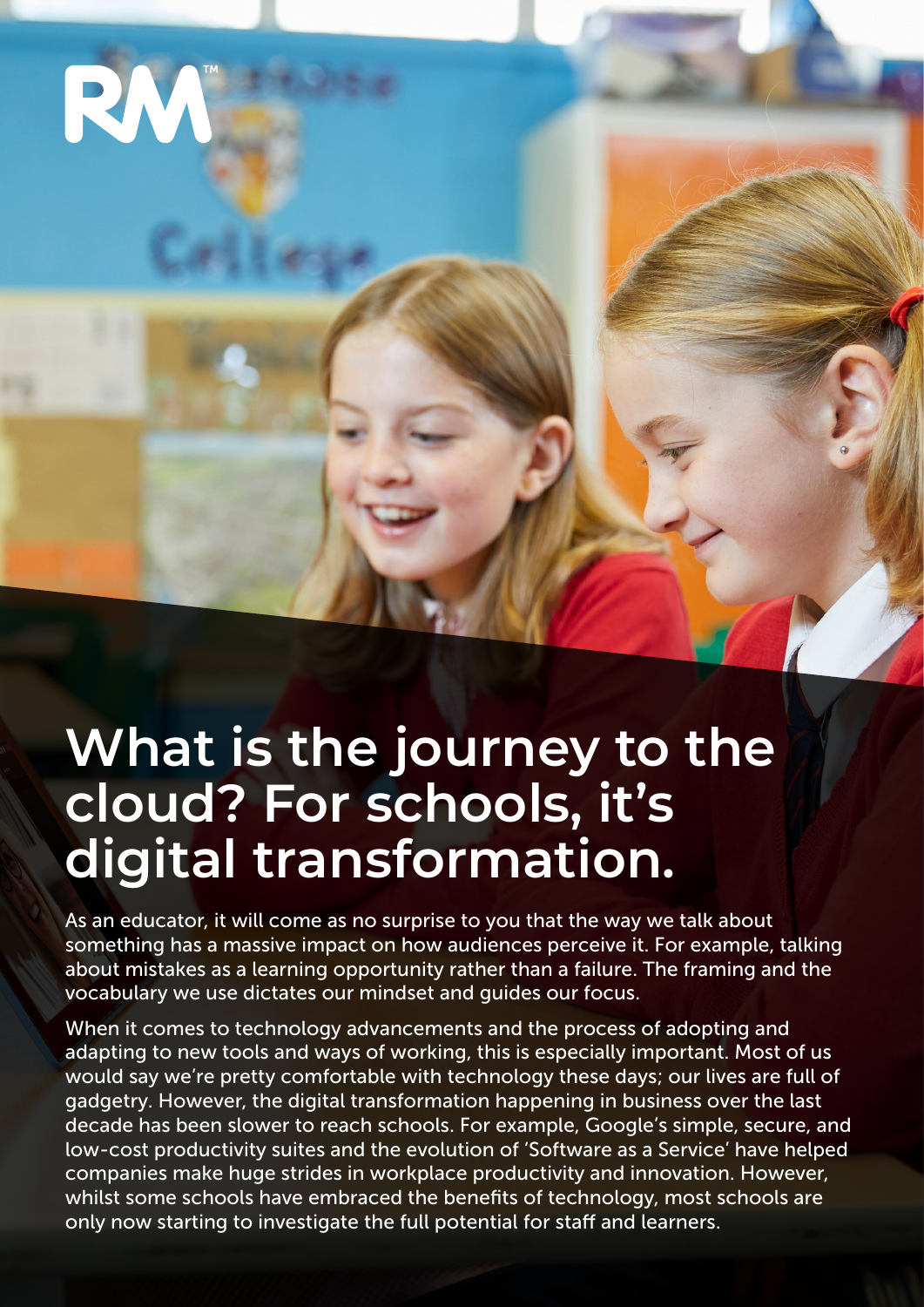## **Why haven't schools embraced digital transformation to the same extent as businesses?**

The answer to this question is a complicated mix of factors involving the degree of necessity, opportunity and motivation to do so in each sector. However, risk is likely a major contributor. Schools simply don't have the same freedom and ability to flex to new ways of working as businesses do. With children's futures at stake, they must proceed with the utmost care when changing well-established and time-honoured ways of working. The additional pressure of Ofsted and league tables can lead to fear of rocking the boat. And of course, there's the perennial issue of cost: affording a wholesale change of technology, when adding setup, support, warranty and training, has previously been prohibitive.

Furthermore, we know that in busy schools, where every week seems to bring a new challenge, it can be difficult to make the time to take a really strategic look at digital technology. Lockdown accelerated the adoption of digital productivity platforms such as [Microsoft Office 365 for Education](https://www.rm.com/education/using-office-365-for-schools) and [Google's](https://www.rm.com/education/google-for-education-distance-learning)  [G Suite for Education](https://www.rm.com/education/google-for-education-distance-learning). For many, this adoption was rushed through necessity, and now is an ideal time to step back and examine the wider picture. And this is where the vocabulary we use becomes important. When we talk about 'migration to the cloud' as an end in itself, the risk is that we ignore the much bigger, much more impactful evolution that is digital transformation.

## **Digital transformation isn't just about changing tools.**



**"Digital transformation isn't a definitive result; it's a cultural shift in an organisation as opposed to purely a new set of tools. Some schools equate moving the contents of their server(s) to the cloud with having undergone digital transformation, whereas in fact they are just beginning this journey. The whole digital world is built around continuous improvement and innovation."** 

Michael Oakes, RM Product Manager

### Getting the most out of technology in a local context

We've written at length about the benefits of using technology to enhance teaching and learning and how even small tweaks and innovations can make a big difference to teacher workload and student achievement. (Check out our blog [Taking tech to](https://www.rm.com/blog/2021/november/taking-tech-to-the-next-level-small-changes-that-add-up-to-a-big-impact) 

[the next level – small changes that add up to a big](https://www.rm.com/blog/2021/november/taking-tech-to-the-next-level-small-changes-that-add-up-to-a-big-impact)  [impact\)](https://www.rm.com/blog/2021/november/taking-tech-to-the-next-level-small-changes-that-add-up-to-a-big-impact). But perhaps one of the most significant advantages of technology is the sheer breadth of ways it can be used. In reality the benefits differ from school to school, and even from classroom to classroom, depending on the needs in each context. Digital transformation is about empowering leaders, teachers and other key stakeholders to think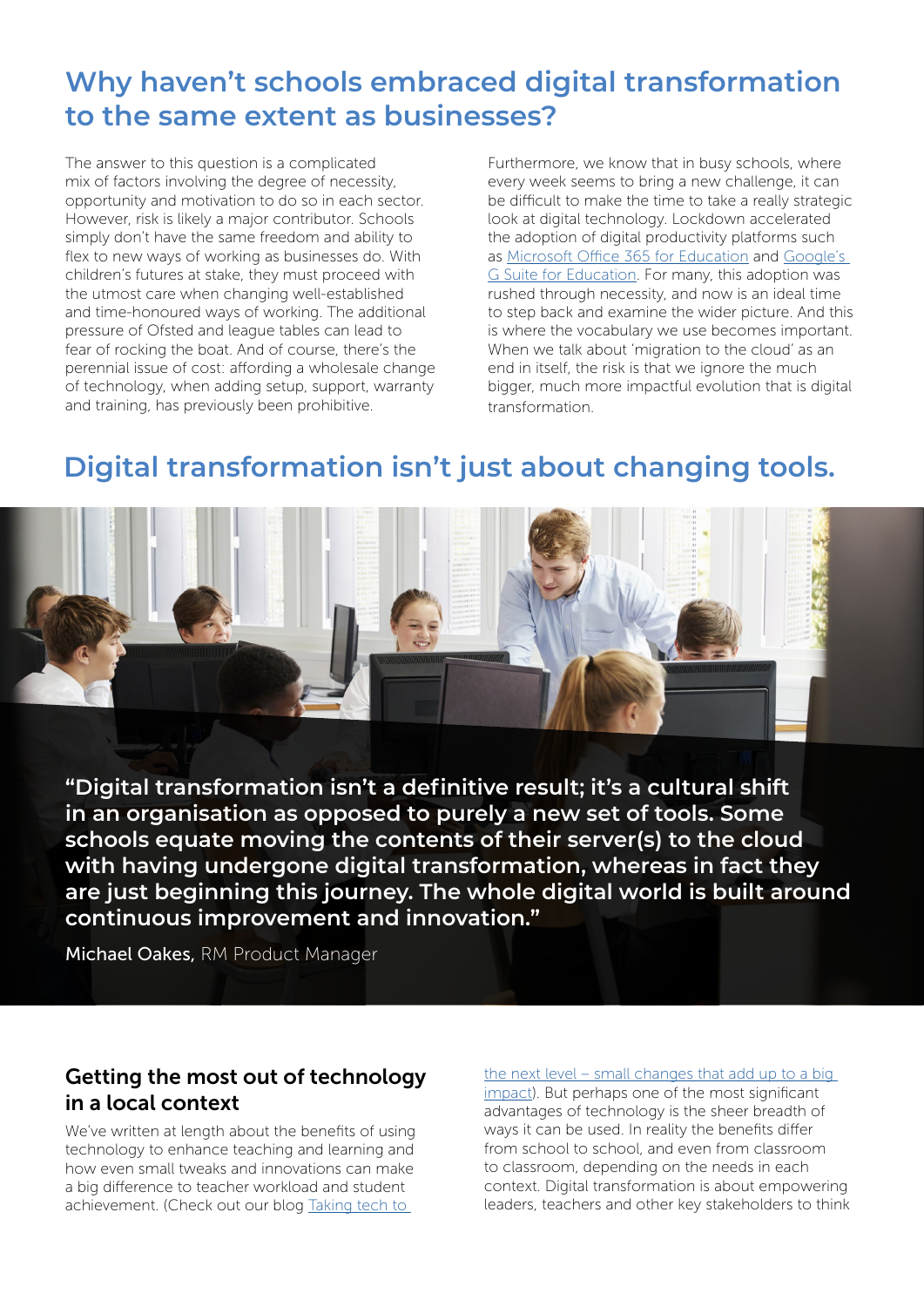creatively about how technology can help them do things differently and the impact that would have on their school.

We came across one recent example in a small primary school with mixed-age classes. At certain times, pupils used break-out areas and tablet devices to join a lesson for their year group happening in a different classroom. The school reports that this way of working has been a huge success, supporting their strategic aim of ensuring that all children in mixedage classes are taught the right content. In the same school, a teacher had also recently managed to teach from home while isolating with Covid-19 – taking the register, teaching lessons, checking pupils' work as they brought it up to the camera and so on.

This is a perfect example of the type of blue-sky thinking that schools could and should be doing. Digital strategy means taking a problem-solving approach to IT development. What role can technology play in helping the school achieve the objectives laid out under its vision? What day-today niggles could be removed; what processes improved? And it also means separating the school community into audience types and examining what specific communication and interconnectivity they each need to thrive and grow. As Michael Oakes puts it, leaders need to ask themselves: "How do I want my staff, parents, students and governors accessing systems? What do I want them to do? What do they want to do?"

## **So how do I digitally transform my school?**

Hopefully, we've convinced you that digital transformation isn't simply a question of moving your server to the cloud, buying more devices or making sure your wifi reaches into every corner of the school (though it helps!). Digital transformation starts with strategy – a look at where you want to go and why. Your strategy should include timescales, plans for change management, support for staff, communication to all stakeholders regarding rollout and so on. Because digital transformation is as much a culture shift as a material one, communication is a vital part of strategy, building a case for change and generating enthusiasm and buy-in. Here are our top tips for getting started with digital transformation:

#### 1. Stay aligned to your overall school or trust vision

Your technology strategy shouldn't be a question of starting from scratch; rather it evolves from your strategic priorities and the needs and wants of your users. The importance of involving stakeholders in the strategic process cannot be overstated.

#### 2. Form a working group that represents all perspectives, including pupils

Listening to your stakeholders isn't just about background research and scene-setting for your digital strategy. It's also hugely important when it comes to setting realistic goals and objectives, establishing priorities and ensuring that change is effective. Not only will this ensure that changes are user-centred, but it can also win over hearts and minds and make change more palatable.

#### 3. Survey staff to build a picture of skills and confidence

39% of teachers described themselves as 'not confident' using the technology provided by their school, according to research carried out by RM in 2019. However, [a DfE research report](https://www.gov.uk/government/publications/school-recovery-strategies-year-1-findings) published in January 2022 describes several 'unexpected positives' that emerged from the pandemic. One is the "rapid skill development of staff and pupils in using digital platforms, software and of resources." However, understanding the level of digital competency you have internally

is an important aspect of change management. By identifying your experts, your explorers and your novices you can see not only who needs support, but who you have in-house to help provide it. Ultimately, the more you can build staff confidence, the better your strategy will work, and it's crucial to know where the gaps are.

#### 4. Audit your current hardware, software and subscriptions

Identify areas for standardisation, redeployment, decommissioning and investment. From there, you can build a set of requirements and decide upon what you want to keep, what you will throw out, what's needed and in which order. This helps build a budget and timetable for the upcoming changes.

#### 5. Make sure your must-have EdTech foundations are in place

There are some big things to get in place to ensure the success of your digital strategy. They include choosing a consistent platform to support your strategy (Google or Microsoft, and how this fits with your MIS), implementing fast and resilient internet and network infrastructure, and safeguarding your data, systems and students.

#### 6. Don't skimp on change management

Spending time embedding behaviour and working with staff is the way transformation sticks. Your strategy needs to allow for spending time and